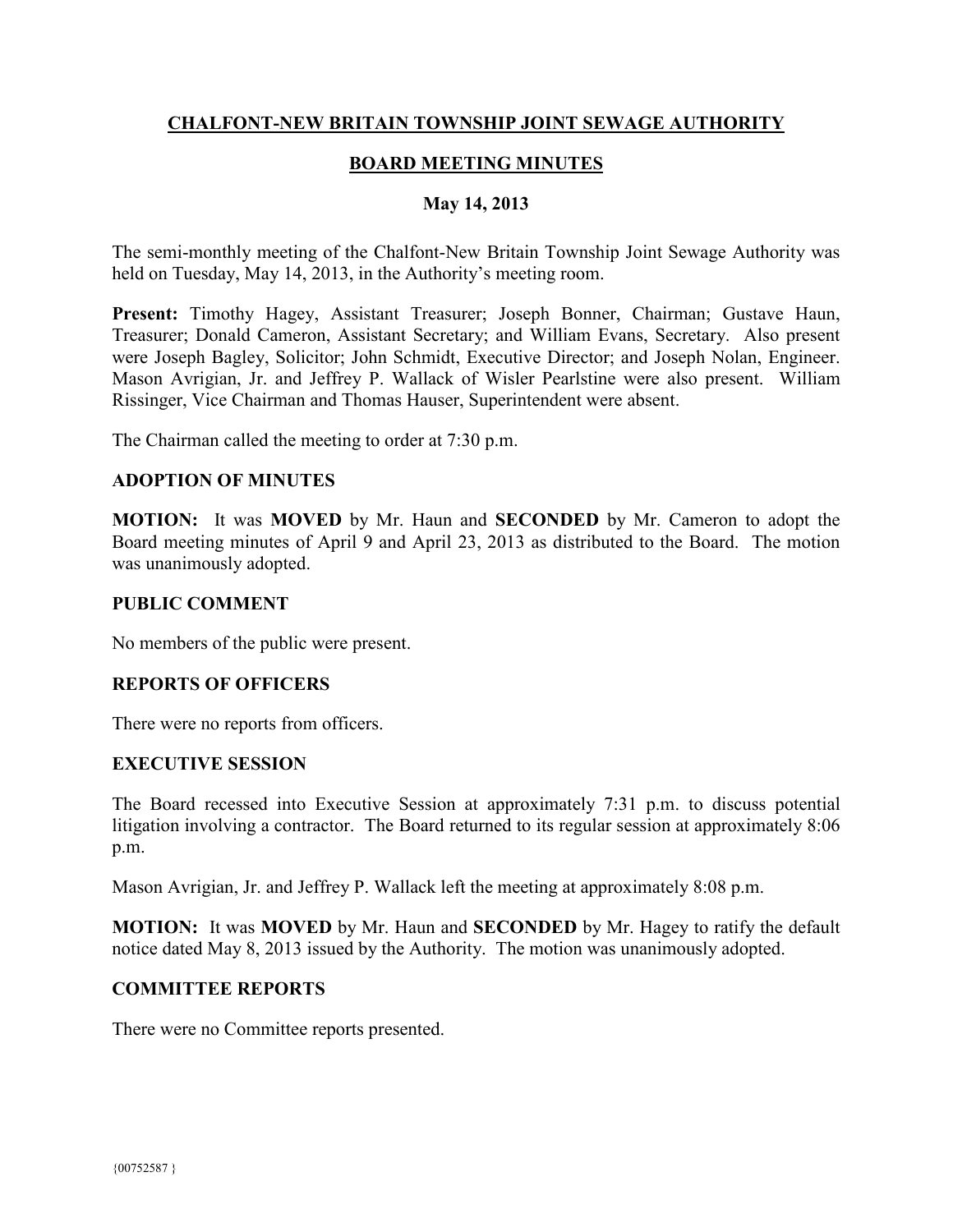# **EXECUTIVE DIRECTOR'S REPORT – John E. Schmidt**

Mr. Schmidt reported to the Board that he had met with Fayez Elias. The insurance broker presented terms for proposed short-term disability insurance coverage, on an individual, voluntary basis, from AFLAC which were approximately double what the current rates are with Metlife. As a result, Fayez Elias is looking into the possibility of obtaining short-term disability coverage from MetLife (also on an individual, voluntary basis). Therefore, the AFLAC policy is just one possible alternative.

Mr. Schmidt reported that the owner of 30 Cedar Hill Road has paid off his tapping fee and the lien had been satisfied on the property.

Mr. Schmidt presented a request from PMAA for a contribution towards the lobbying activities of the organization. The Board indicated it would await additional information.

## **ENGINEER'S REPORT – Joseph Nolan, P. E.**

Mr. Nolan indicated that the Board was essentially up-to-date on the Expansion and Upgrade Project as a result of the Executive Session. Mr. Nolan began to present Requisition No. 125 when a question was asked about the status of the general contractor C&T. Mr. Nolan indicated that a C&T representative was present at the last progress meeting and indicated on the record that they were being delayed by the electrical contractor.

In response to a question, Mr. Nolan reported that the design of the new roof for the digester building is 95% completed. It will have a 3-12 pitch with a metal roof.

Mr. Nolan presented Requisition No. 125 for Capital Expenditures in the amount of \$17,605.15 representing expenditures for the silo project and the purchase of a thickened sludge pump.

**MOTION:** It was **MOVED** by Mr. Evans and **SECONDED** by Mr. Hagey to approve Requisition No. 125 for Capital Expenditures in the amount of \$17,605.15. A question was asked about the cost of the pump (\$10,663). The Motion was unanimously adopted.

Mr. Nolan next presented Requisition No. 168 for Capital Improvements in the amount of \$357,012.58 representing payments for the Phase II Upgrade and Expansion Project work and design work for Phase III.

**MOTION:** It was **MOVED** by Mr. Haun and **SECONDED** by Mr. Hagey to approve Requisition No. 168 for Capital Improvements in the amount of \$357,012.58. There was discussion that there was no payment proposed, currently, for Thomas Controls. The Motion was unanimously adopted.

Mr. Nolan summarized the approximate amount of completion of each contractor on the Phase II project. In terms of payments received, C&T Associates is more than 50% complete and Thomas Controls is approximately 10% complete. Thomas Controls put in a request for payment but did not provide certified payrolls.